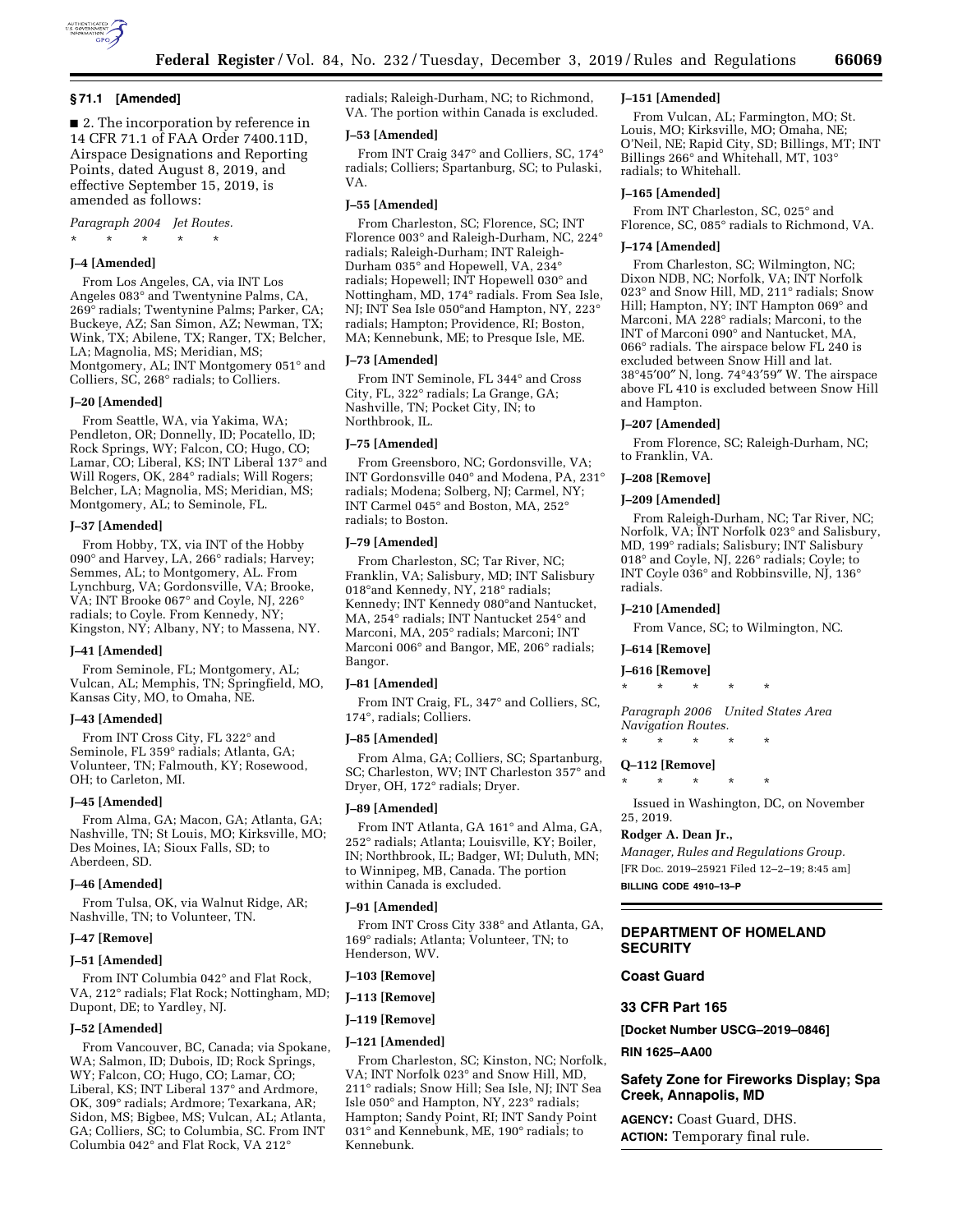**SUMMARY:** The Coast Guard is establishing a temporary safety zone for certain waters of Spa Creek. This action is necessary to provide for the safety of life on these navigable waters in Annapolis, MD, during a fireworks display on December 31, 2019. This regulation prohibits persons and vessels from being in the safety zone unless authorized by the Captain of the Port Maryland-National Capital Region or a designated representative.

**DATES:** This rule is effective from 11 p.m. on December 31, 2019, to 1 a.m. on January 1, 2020.

**ADDRESSES:** To view documents mentioned in this preamble as being available in the docket, go to *[https://](https://www.regulations.gov) [www.regulations.gov,](https://www.regulations.gov)* type USCG–2019– 0846 in the ''SEARCH'' box and click ''SEARCH.'' Click on Open Docket Folder on the line associated with this rule.

**FOR FURTHER INFORMATION CONTACT:** If you have questions on this rule, call or email Mr. Ron Houck, Sector Maryland-National Capital Region Waterways Management Division, U.S. Coast Guard; telephone 410–576–2674, email *[Ronald.L.Houck@uscg.mil.](mailto:Ronald.L.Houck@uscg.mil)*  **SUPPLEMENTARY INFORMATION:** 

#### **I. Table of Abbreviations**

- CFR Code of Federal Regulations COTP Captain of the Port Maryland-National Capital Region
- DHS Department of Homeland Security FR Federal Register
- NPRM Notice of proposed rulemaking § Section

U.S.C. United States Code

# **II. Background Information and Regulatory History**

Pyrotecnico, Inc., of New Castle, PA, notified the Coast Guard that from 11:59 p.m. on December 31, 2019, to 12:11 a.m. on January 1, 2020, it will be conducting a fireworks display launched from a barge in Spa Creek, approximately 600 feet southeast of Dock Street in Annapolis, MD. In response, on October 23, 2019, the Coast Guard published a notice of proposed rulemaking (NPRM) titled ''Safety Zone for Fireworks Display; Spa Creek, Annapolis, MD'' (84 FR 56731). There we stated why we issued the NPRM, and invited comments on our proposed regulatory action related to this fireworks display. During the comment period that ended November 22, 2019, we received three comments, only one of which was germane to the rulemaking.

Under  $5$  U.S.C.  $553(d)(3)$ , the Coast Guard finds that good cause exists for making this rule effective less than 30 days after publication in the **Federal** 

**Register**. Delaying the effective date of this rule would be impracticable and contrary to the public interest because immediate action is needed to respond to the potential safety hazards associated with a fireworks display in this location.

## **III. Legal Authority and Need for Rule**

The Coast Guard is issuing this rule under authority in 46 U.S.C. 70034 (previously 33 U.S.C. 1231). The COTP has determined that potential hazards associated with the fireworks to be used in this December 31, 2019, display will be a safety concern for anyone within 400 feet of the fireworks barge on Spa Creek. The purpose of this rule is to ensure safety of vessels and the navigable waters in the safety zone before, during, and after the scheduled event.

## **IV. Discussion of Comments, Changes, and the Rule**

As noted above, we received one substantive comments on our NPRM published October 23, 2019. The comment stated that a distance of the safety zone of 400 feet from the fireworks barge seems inadequate.

The minimum safe distance from the fireworks barge used by the Coast Guard to determine the size of the safety zone is based on industry standards for outdoor aerial fireworks set by the National Fire Protection Association (NFPA). The NFPA standard for this fireworks display is 280 feet from the discharge site. At the request of the contracted fireworks company, Pyrotecnico, the Coast Guard is using 400 feet for the size of its safety zone, which is an increase of more than 40 percent above the safe distance set by the NFPA.

There are no changes in the regulatory text of this rule from the proposed rule.

This rule establishes a safety zone from 11:00 p.m. on December 31, 2019 to 1:00 a.m. on January 1, 2020. The safety zone will cover all navigable waters within 400 feet of a fireworks barge in Spa Creek in approximate position latitude 38°58′32.48″ N, longitude 076°28′57.55″ W, located at Annapolis, MD. A ''FIREWORKS— DANGER—STAY AWAY'' sign would be posted on the port and starboard sides of the barge on-scene near the location. The duration and enforcement of the safety zone is intended to ensure the safety of vessels and these navigable waters before, during, and after the fireworks display scheduled from 11:59 p.m. on December 31, 2019, to 12:11 a.m. on January 1, 2020. No vessel or person will be permitted to enter the safety zone without obtaining

permission from the COTP or a designated representative.

### **V. Regulatory Analyses**

We developed this rule after considering numerous statutes and Executive orders related to rulemaking. Below we summarize our analyses based on a number of these statutes and Executive orders, and we discuss First Amendment rights of protestors.

## *A. Regulatory Planning and Review*

Executive Orders 12866 and 13563 direct agencies to assess the costs and benefits of available regulatory alternatives and, if regulation is necessary, to select regulatory approaches that maximize net benefits. Executive Order 13771 directs agencies to control regulatory costs through a budgeting process. This rule has not been designated a ''significant regulatory action,'' under Executive Order 12866. Accordingly, this rule has not been reviewed by the Office of Management and Budget (OMB), and pursuant to OMB guidance it is exempt from the requirements of Executive Order 13771.

This regulatory action determination is based on the size, duration, time-ofday and time-of-year of the safety zone. This safety zone will impact vessels intending to transit Spa Creek for 2 hours during the evening when vessel traffic is normally low. The Coast Guard will issue a Broadcast Notice to Mariners via VHF–FM marine channel 16 about the zone.

## *B. Impact on Small Entities*

The Regulatory Flexibility Act of 1980, 5 U.S.C. 601–612, as amended, requires Federal agencies to consider the potential impact of regulations on small entities during rulemaking. The term ''small entities'' comprises small businesses, not-for-profit organizations that are independently owned and operated and are not dominant in their fields, and governmental jurisdictions with populations of less than 50,000. The Coast Guard received no comments from the Small Business Administration on this rulemaking. The Coast Guard certifies under 5 U.S.C. 605(b) that this rule will not have a significant economic impact on a substantial number of small entities.

While some owners or operators of vessels intending to transit the safety zone may be small entities, for the reasons stated in section V.A above, this rule will not have a significant economic impact on any vessel owner or operator.

Under section 213(a) of the Small Business Regulatory Enforcement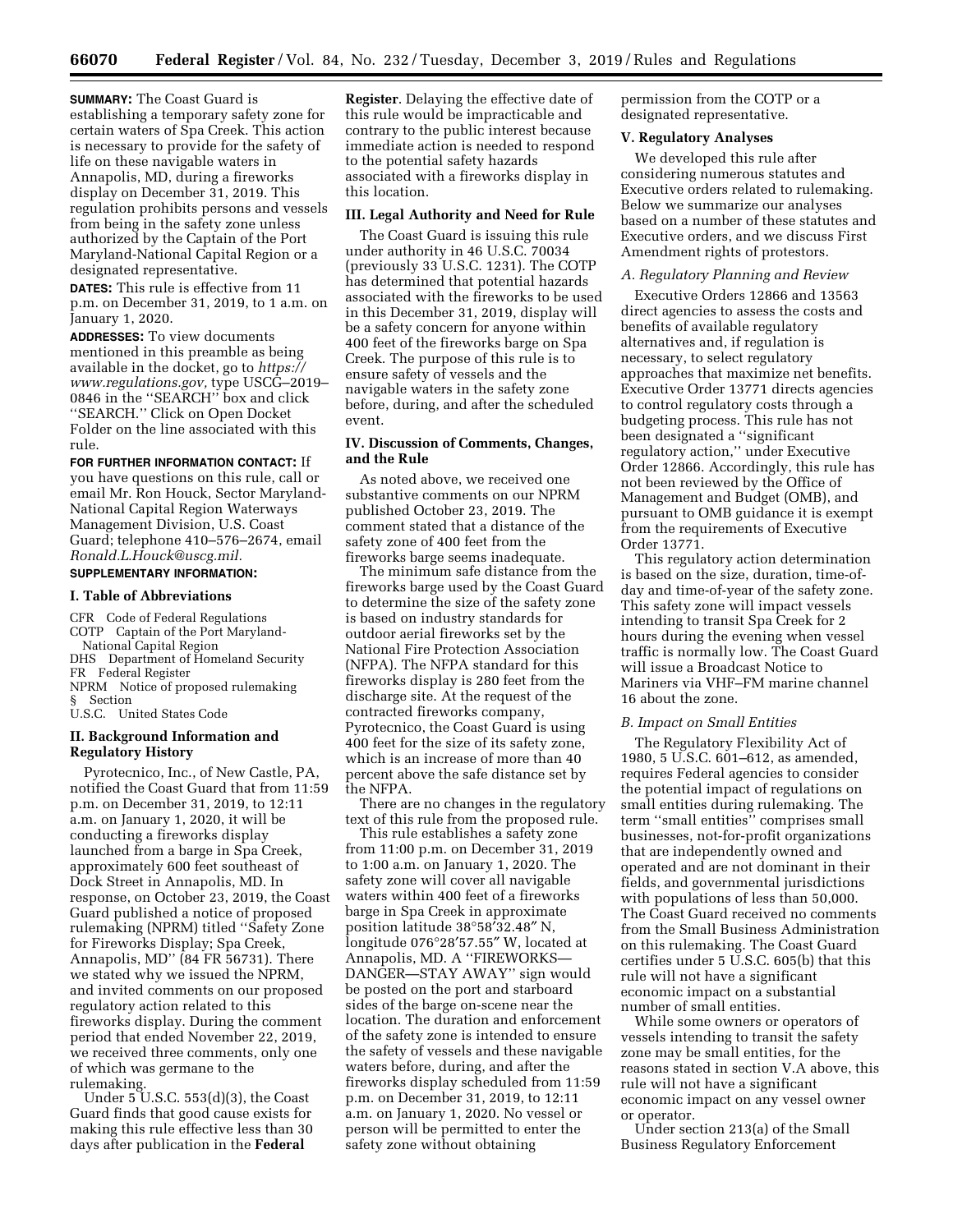Fairness Act of 1996 (Pub. L. 104–121), we want to assist small entities in understanding this rule. If the rule would affect your small business, organization, or governmental jurisdiction and you have questions concerning its provisions or options for compliance, please call or email the person listed in the **FOR FURTHER INFORMATION CONTACT** section.

Small businesses may send comments on the actions of Federal employees who enforce, or otherwise determine compliance with, Federal regulations to the Small Business and Agriculture Regulatory Enforcement Ombudsman and the Regional Small Business Regulatory Fairness Boards. The Ombudsman evaluates these actions annually and rates each agency's responsiveness to small business. If you wish to comment on actions by employees of the Coast Guard, call 1– 888–REG–FAIR (1–888–734–3247). The Coast Guard will not retaliate against small entities that question or complain about this rule or any policy or action of the Coast Guard.

## *C. Collection of Information*

This rule will not call for a new collection of information under the Paperwork Reduction Act of 1995 (44 U.S.C. 3501–3520).

# *D. Federalism and Indian Tribal Governments*

A rule has implications for federalism under Executive Order 13132, Federalism, if it has a substantial direct effect on the States, on the relationship between the national government and the States, or on the distribution of power and responsibilities among the various levels of government. We have analyzed this rule under that Order and have determined that it is consistent with the fundamental federalism principles and preemption requirements described in Executive Order 13132.

Also, this rule does not have tribal implications under Executive Order 13175, Consultation and Coordination with Indian Tribal Governments, because it does not have a substantial direct effect on one or more Indian tribes, on the relationship between the Federal Government and Indian tribes, or on the distribution of power and responsibilities between the Federal Government and Indian tribes. If you believe this rule has implications for federalism or Indian tribes, please call or email the person listed in the **FOR FURTHER INFORMATION CONTACT** section.

### *E. Unfunded Mandates Reform Act*

The Unfunded Mandates Reform Act of 1995 (2 U.S.C. 1531–1538) requires

Federal agencies to assess the effects of their discretionary regulatory actions. In particular, the Act addresses actions that may result in the expenditure by a State, local, or tribal government, in the aggregate, or by the private sector of \$100,000,000 (adjusted for inflation) or more in any one year. Though this rule will not result in such an expenditure, we do discuss the effects of this rule elsewhere in this preamble.

## *F. Environment*

We have analyzed this rule under Department of Homeland Security Directive 023–01, Rev. 1, associated implementing instructions, and Environmental Planning COMDTINST 5090.1 (series), which guide the Coast Guard in complying with the National Environmental Policy Act of 1969 (42 U.S.C. 4321–4370f), and have determined that this action is one of a category of actions that do not individually or cumulatively have a significant effect on the human environment. This rule involves a safety zone lasting a total of 2 hours that will prohibit entry within a small designated area of Spa Creek in Annapolis, MD. It is categorically excluded from further review under paragraph L60(a) of Appendix A, Table 1 of DHS Instruction Manual 023–01–001–01, Rev. 1. A Record of Environmental Consideration supporting this determination is available in the docket where indicated under **ADDRESSES**.

## *G. Protest Activities*

The Coast Guard respects the First Amendment rights of protesters. Protesters are asked to call or email the person listed in the **FOR FURTHER INFORMATION CONTACT** section to coordinate protest activities so that your message can be received without jeopardizing the safety or security of people, places or vessels.

# **List of Subjects in 33 CFR Part 165**

Harbors, Marine safety, Navigation (water), Reporting and recordkeeping requirements, Security measures, Waterways.

For the reasons discussed in the preamble, the Coast Guard amends 33 CFR part 165 as follows:

# **PART 165—REGULATED NAVIGATION AREAS AND LIMITED ACCESS AREAS**

■ 1. The authority citation for part 165 continues to read as follows:

**Authority:** 46 U.S.C. 70034, 70051; 33 CFR 1.05–1, 6.04–1, 6.04–6, and 160.5; Department of Homeland Security Delegation No. 0170.1.

■ 2. Add § 165.T05-0846 to read as follows:

### **§ 165.T05–0846 Safety Zone for Fireworks Display; Spa Creek, Annapolis, MD.**

(a) *Location.* The following area is a safety zone: All navigable waters of Spa Creek within 400 feet of the fireworks barge in approximate position latitude 38°58′32.48″ N, longitude 076°28′57.55″ W, located at Annapolis, MD. All coordinates refer to datum NAD 1983.

(b) *Definitions.* As used in this section:

(1) *Captain of the Port (COTP)* means the Commander, U.S. Coast Guard Sector Maryland-National Capital Region.

(2) *Designated representative* means any Coast Guard commissioned, warrant, or petty officer who has been authorized by the Captain of the Port Maryland-National Capital Region to assist in enforcing any safety zone described in paragraph (a) of this section.

(c) *Regulations.* (1) Under the general safety zone regulations in subpart C of this part, you may not enter the safety zone described in paragraph (a) of this section unless authorized by the COTP or the COTP's designated representative. All vessels underway within this safety zone at the time it is activated are to depart the zone.

(2) To seek permission to enter, contact the COTP or the COTP's designated representative by telephone at 410–576–2693 or on Marine Band Radio VHF–FM channel 16 (156.8 MHz). The Coast Guard vessels enforcing this section can be contacted on Marine Band Radio VHF–FM channel 16 (156.8 MHz).

(3) Those in the safety zone must comply with all lawful orders or directions given to them by the COTP or the COTP's designated representative.

(d) *Enforcement officials.* The U.S. Coast Guard may be assisted in the patrol and enforcement of the safety zone by Federal, State, and local agencies.

(e) *Enforcement.* This safety zone will be enforced during the periods described in paragraph (f) of this section. A ''FIREWORKS—DANGER— STAY AWAY'' sign will be posted on the port and starboard sides of the barge on-scene near the location described in paragraph (a) of this section.

(f) *Enforcement period.* This section will be enforced from 11 p.m. on December 31, 2019, to 1 a.m. on January 1, 2020.